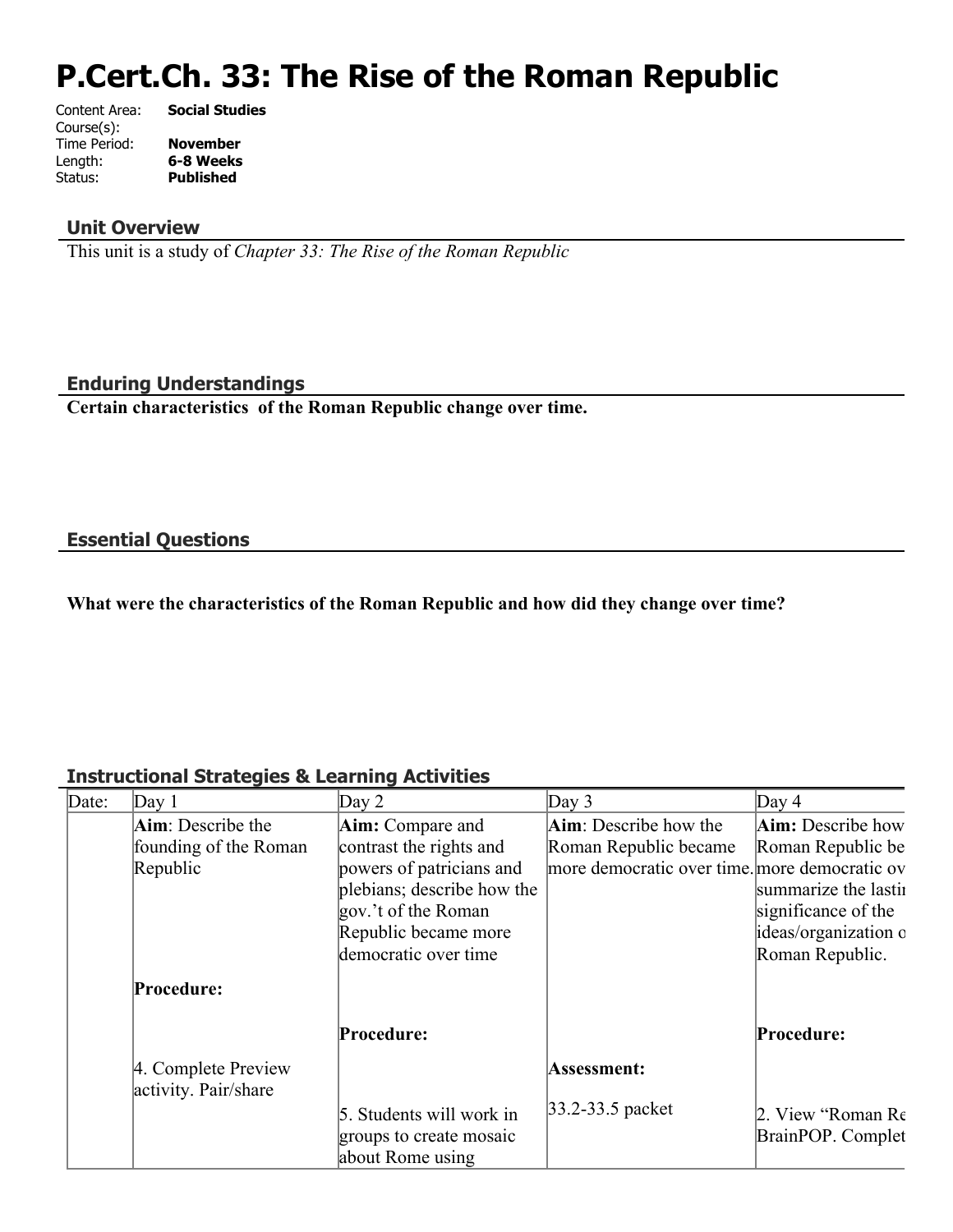|                    | <b>Assessment: Preview</b>   | magazines.                                                                                               |       | Slip and review.                |
|--------------------|------------------------------|----------------------------------------------------------------------------------------------------------|-------|---------------------------------|
|                    | activity; C33 vocab exit     |                                                                                                          |       | 3. Review guideline             |
| slip.              |                              | $6.$ Assign roles of<br>Patricians or Plebians                                                           |       | Processing Activity             |
|                    |                              | (Pats/Plebs) see rules TE                                                                                |       |                                 |
|                    |                              | p.416                                                                                                    |       | 4. Begin Processing<br>Activity |
|                    |                              | 7. Pats receive a role card                                                                              |       |                                 |
|                    |                              | SE33: Role Cards for Pats.                                                                               |       |                                 |
|                    |                              | Select two spokespersons                                                                                 |       |                                 |
|                    |                              | $(2$ consuls)                                                                                            |       | Assessment:                     |
|                    |                              | 8. Pats stand and vote on<br>how Plebs (rest of students)<br>should make tiles.<br>Simualtion continues. |       | C33 packet                      |
|                    |                              | Groups will debrief after                                                                                |       |                                 |
|                    |                              | the activity.                                                                                            |       |                                 |
|                    |                              | Assessment:                                                                                              |       |                                 |
|                    |                              | vocab; experiential                                                                                      |       |                                 |
|                    |                              | exercise                                                                                                 |       |                                 |
|                    |                              |                                                                                                          |       |                                 |
|                    |                              |                                                                                                          |       |                                 |
| Day 6<br>Date:     |                              | Day $7$                                                                                                  | Day 8 | Day $9$                         |
| Aim: To assess     |                              |                                                                                                          |       |                                 |
|                    | understanding of the rise of |                                                                                                          |       |                                 |
| the Roman Republic |                              |                                                                                                          |       |                                 |
|                    |                              |                                                                                                          |       |                                 |
|                    |                              |                                                                                                          |       |                                 |
|                    |                              |                                                                                                          |       |                                 |
| Procedure:         |                              |                                                                                                          |       |                                 |
| 1. Complete quiz   |                              |                                                                                                          |       |                                 |
|                    | 2. Current Events free read  |                                                                                                          |       |                                 |
|                    |                              |                                                                                                          |       |                                 |
|                    |                              |                                                                                                          |       |                                 |
|                    |                              |                                                                                                          |       |                                 |
|                    |                              |                                                                                                          |       |                                 |
|                    | Assessment: C33 quiz         |                                                                                                          |       |                                 |
|                    |                              |                                                                                                          |       |                                 |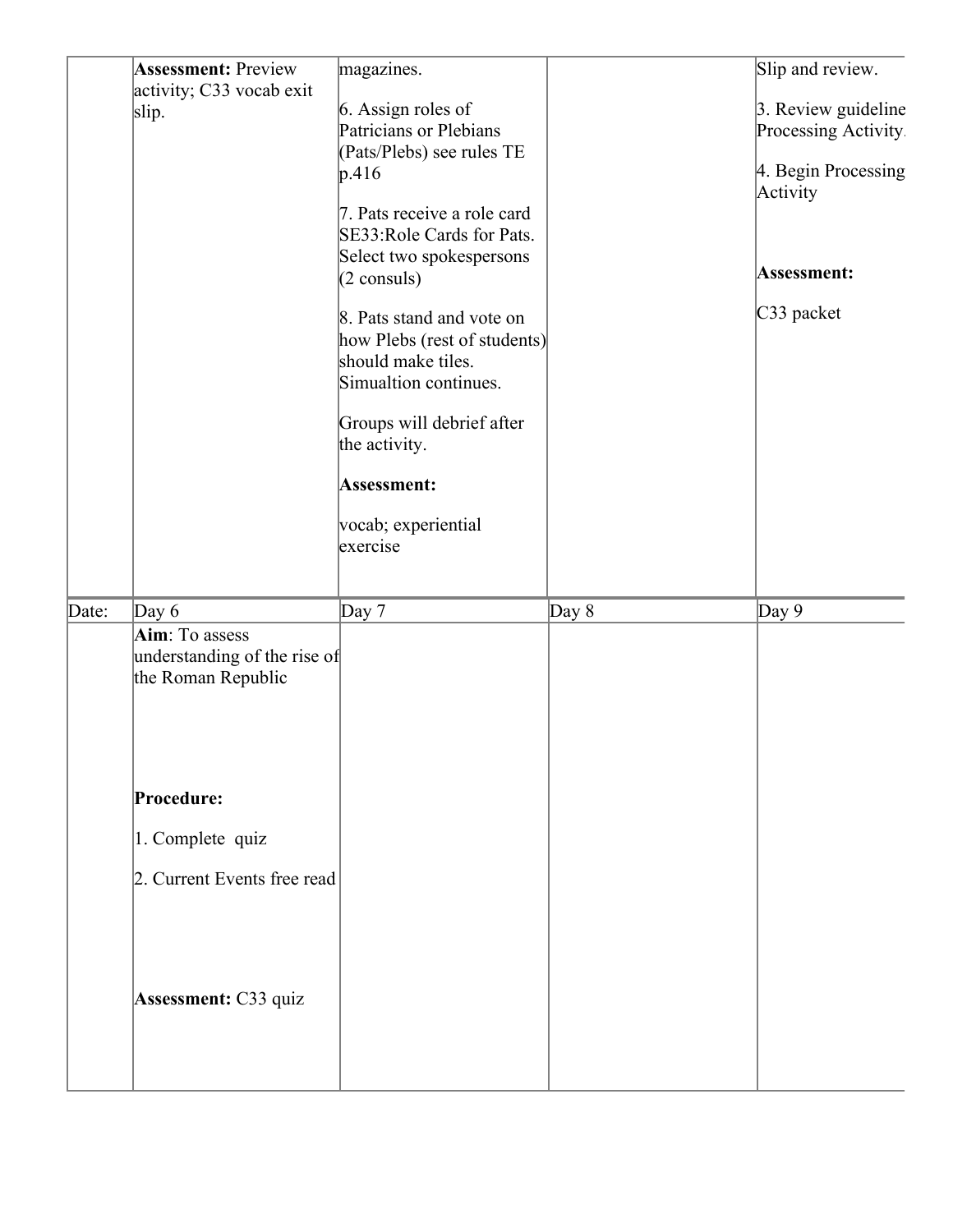# **Integration of 21st Century Themes and Career Exploration**

| CRP.K-12.CRP2  | Apply appropriate academic and technical skills.                                   |
|----------------|------------------------------------------------------------------------------------|
| CRP.K-12.CRP4  | Communicate clearly and effectively and with reason.                               |
| CRP.K-12.CRP11 | Use technology to enhance productivity.                                            |
| CRP.K-12.CRP8  | Utilize critical thinking to make sense of problems and persevere in solving them. |
| CRP.K-12.CRP7  | Employ valid and reliable research strategies.                                     |
| CRP.K-12.CRP1  | Act as a responsible and contributing citizen and employee.                        |
|                |                                                                                    |

## **Technology Integration**

Students will create reports using Google Drive.

| TECH.8.1.8       | Educational Technology: All students will use digital tools to access, manage, evaluate, and<br>synthesize information in order to solve problems individually and collaborate and to<br>create and communicate knowledge.                     |
|------------------|------------------------------------------------------------------------------------------------------------------------------------------------------------------------------------------------------------------------------------------------|
| TECH.8.1.8.F     | Critical thinking, problem solving, and decision making: Students use critical thinking skills<br>to plan and conduct research, manage projects, solve problems, and make informed<br>decisions using appropriate digital tools and resources. |
| TECH.8.1.8.C.CS1 | Interact, collaborate, and publish with peers, experts, or others by employing a variety of<br>digital environments and media.                                                                                                                 |
| TECH.8.1.8.D.2   | Demonstrate the application of appropriate citations to digital content.                                                                                                                                                                       |
| TECH.8.1.8.A.CS2 | Select and use applications effectively and productively.                                                                                                                                                                                      |

# **Interdisciplinary Connections**

| LA.WHST.6-8.7   | Conduct short research projects to answer a question (including a self-generated<br>question), drawing on several sources and generating additional related, focused<br>questions that allow for multiple avenues of exploration. |
|-----------------|-----------------------------------------------------------------------------------------------------------------------------------------------------------------------------------------------------------------------------------|
| LA.RH.6-8.1     | Cite specific textual evidence to support analysis of primary and secondary sources.                                                                                                                                              |
| LA.RH.6-8.2     | Determine the central ideas or information of a primary or secondary source; provide an<br>accurate summary of the source distinct from prior knowledge or opinions.                                                              |
| LA.WHST.6-8.2   | Write informative/explanatory texts, including the narration of historical events, scientific<br>procedures/experiments, or technical processes.                                                                                  |
| LA.RH.6-8.4     | Determine the meaning of words and phrases as they are used in a text, including<br>vocabulary specific to domains related to history/social studies.                                                                             |
| LA.WHST.6-8.2.B | Develop the topic with relevant, well-chosen facts, definitions, concrete details,<br>quotations, or other information and examples.                                                                                              |
| LA.WHST.6-8.2.D | Use precise language and domain-specific vocabulary to inform about or explain the topic.                                                                                                                                         |
| LA.RH.6-8.10    | By the end of grade 8, read and comprehend history/social studies texts in the grades 6-8<br>text complexity band independently and proficiently.                                                                                 |
| LA.WHST.6-8.4   | Produce clear and coherent writing in which the development, organization, voice, and<br>style are appropriate to task, purpose, and audience.                                                                                    |
| LA.WHST.6-8.6   | Use technology, including the Internet, to produce and publish writing and present the<br>relationships between information and ideas clearly and efficiently.                                                                    |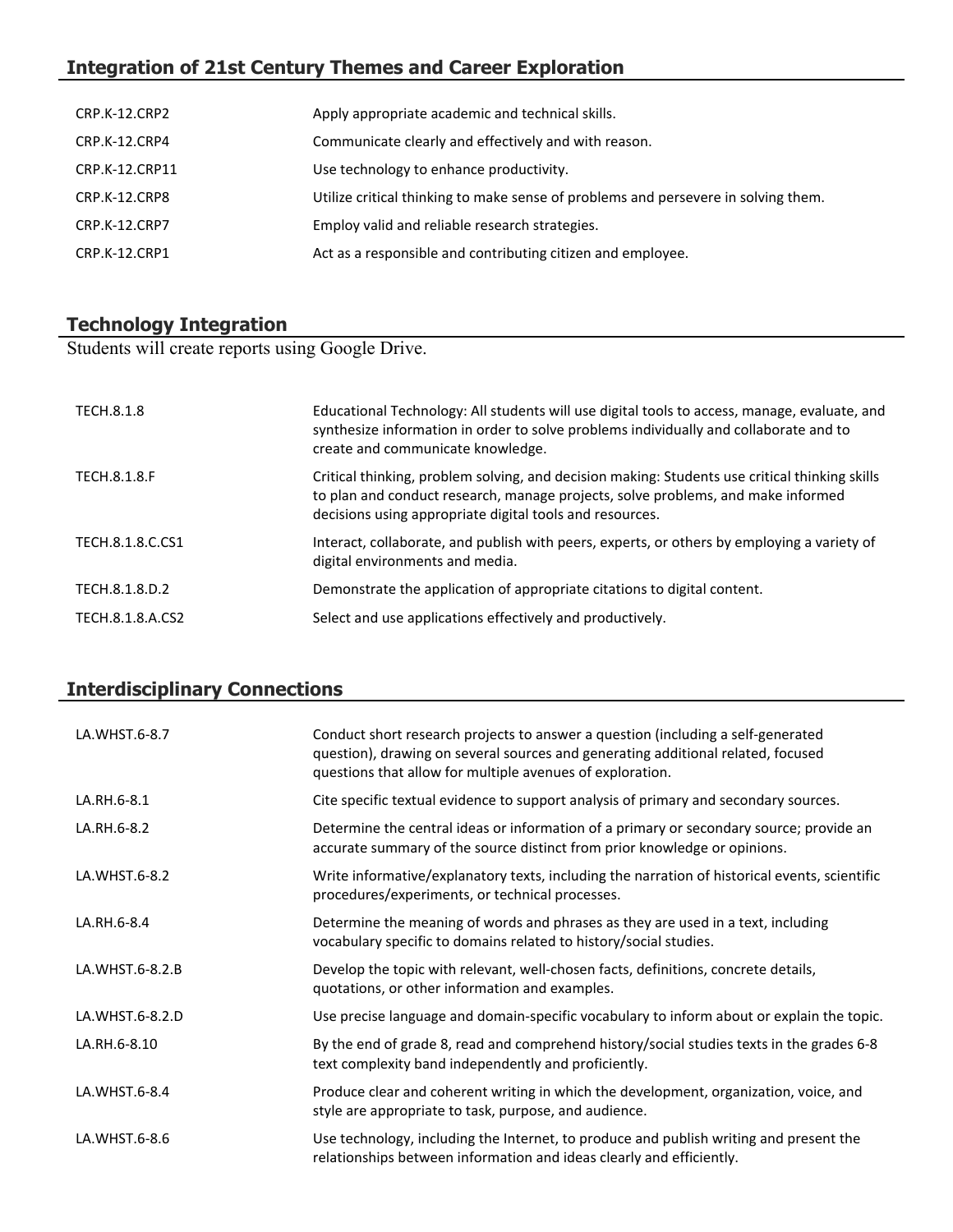#### **Differentiation**

Learners Reading and Writing Below Grade Level

 **Reduce the Amount of Reading** In lieu of students reading Sections 2-4, directly teach the historical connections by filling out the T-chart below, as a class. To save time, you might provide students the left side of the T-chart so they only need to record connections to the Experiential Exercise. Afterward, have students read Section 5 and complete the corresponding Reading Notes. (See t-chart in online subscription)

Learners with Special Needs

 **Prepare Students for the Experience** Before beginning the activity, summarize the goal and forewarn students about the upcoming tensions between Plebs and Pats. Depending on the level of your students, you may wish to tell them explicitly that the simulation will create classroom conditions so that one group of students will feel frustrated with another group of students. Explain that it is okay for them to feel happy, angry, or frustrated during the activity. Assure students that you will debrief the activity as a class so they can share their feelings and learn how the experience connects to the history of Rome.

#### Advanced Learners

- **Graph Plebeian Equality Over Time** Modify the Processing activity, an illustrated timeline. Have students create a line graph to demonstrate the increasing equality of the plebeians. Students should title the x-axis "Year" and label the five dates in the Processing activity. Students should title the yaxis "Level of Equality" and label it from 0 to 10. For each date, tell students to evaluate the extent of equality that plebeians experienced at that time. For example, in 616 B.C.E., plebeians were under both patricians and the Etruscan king. Students might suggest that plebeian equality was extremely low, perhaps a 1 on the scale. They would plot the point (616, 2). After students have plotted the "equality level" for all five dates, they can connect the points to create a line graph.
- **Compare the Plebeian Struggle with Others in History** Help students discover that the story of the plebeians has occurred throughout history, as different groups fought to gain economic, political, and civil rights. Encourage students to think of other groups who have fewer rights than a more powerful group. For example, they might consider Native Americans, African Americans, or women in the United States. Ask students to create a Venn diagram, a chart, or another type of graphic organizer that shows the similarities and differences between the plight of Roman plebeians and the plight of the group they have chosen.

Learners Reading and Writing Below Grade Level

- **Read One Section at a Time** Break up the reading during the Visual Discovery activity so that students read only one section at a time.
- To break up the reading for *Physical Geography of Greece*:
- Ask all but the last bulleted question in Step 2. Have students read Section 2 and complete the corresponding Reading Notes.
- Ask the last bulleted question in Step 2. Have students read Section 3 and complete the corresponding Reading Notes.
- To break up the reading for *Ancient Greek Colonies and Trade Routes*: Ask all but the last two bulleted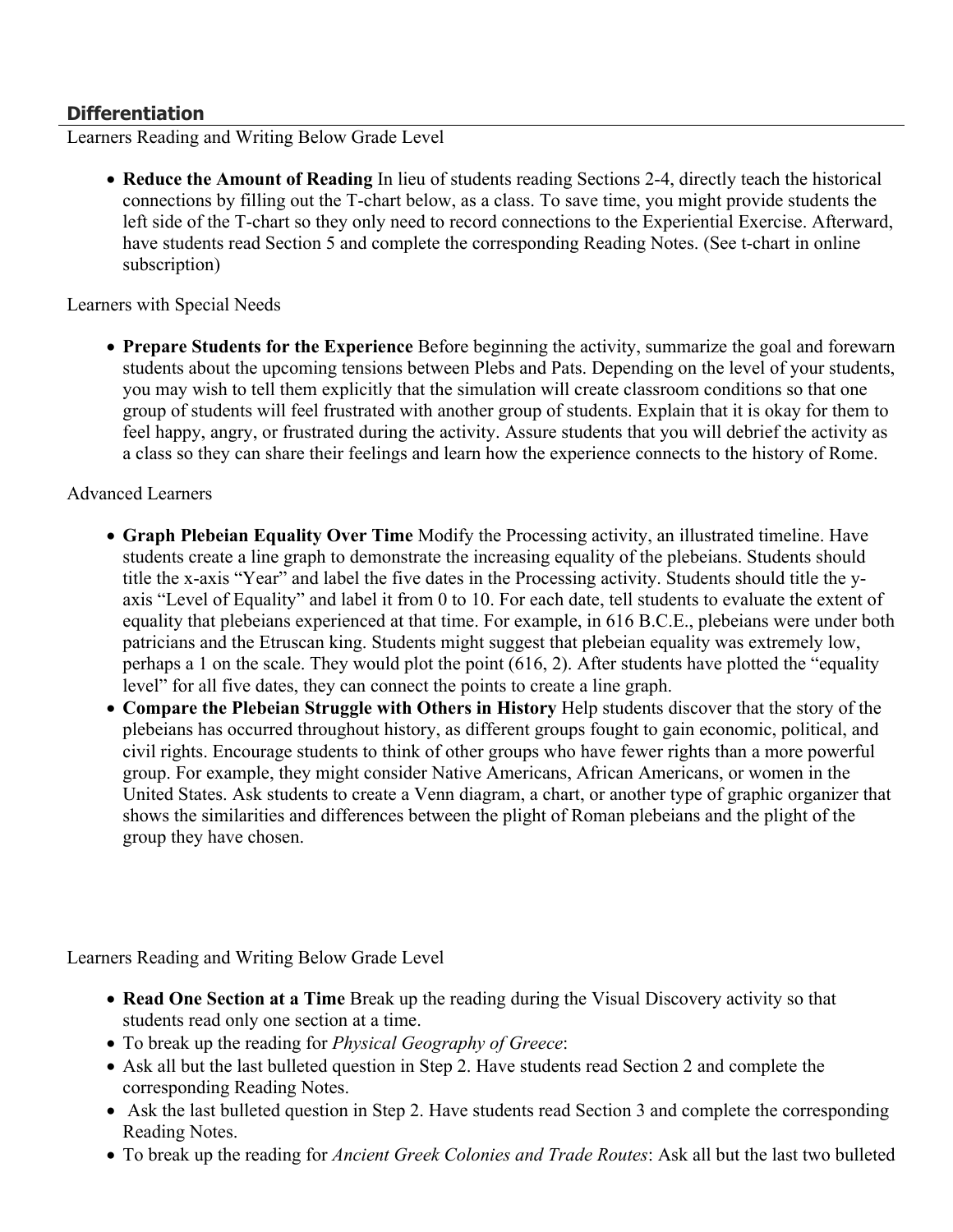questions in Step 5. Have students read Section 4 and complete the corresponding Reading Notes.

- Ask the last two bulleted questions in Step 5. Have students read Section 5 and complete the corresponding Reading Notes.
- **Scaffold the Reading Notes** Use the Guide to Reading Notes to scaffold the Reading Notes so that students take steps toward working more independently.
- For Section 2, omit key words that students can fill in.
- For Sections 3 and 4, provide prompts that students can complete.
- For Section 5, have students complete as written.

Learners with Special Education Needs

- **Divide the Preview Question** Divide the Preview question in the Interactive Student Notebook into two separate questions: *How do you think the physical geography of Greece influenced where people settled? and How do you think the physical geography of Greece influenced how people lived?* Students should write a brief response to each question.
- **Offer a Choice for the Processing Activity** Have students complete two of the four storyboard pages for the Processing activity. Allow students the choice of doing Pages 1 and 2 or Pages 3 and 4. Alternatively, consider pairing students to work together to complete all four pages of the storyboard.

Advanced Learners

**Add Questions to the Debrief** Add the following questions to Step 8 in the Visual Discovery activity:

#### **Modifications & Accommodations**

IEP and 504 Accommodations will be utilized.

#### **Benchmark Assessments**

sentence construction

paragraph writing

DBQ

## **Formative Assessments**